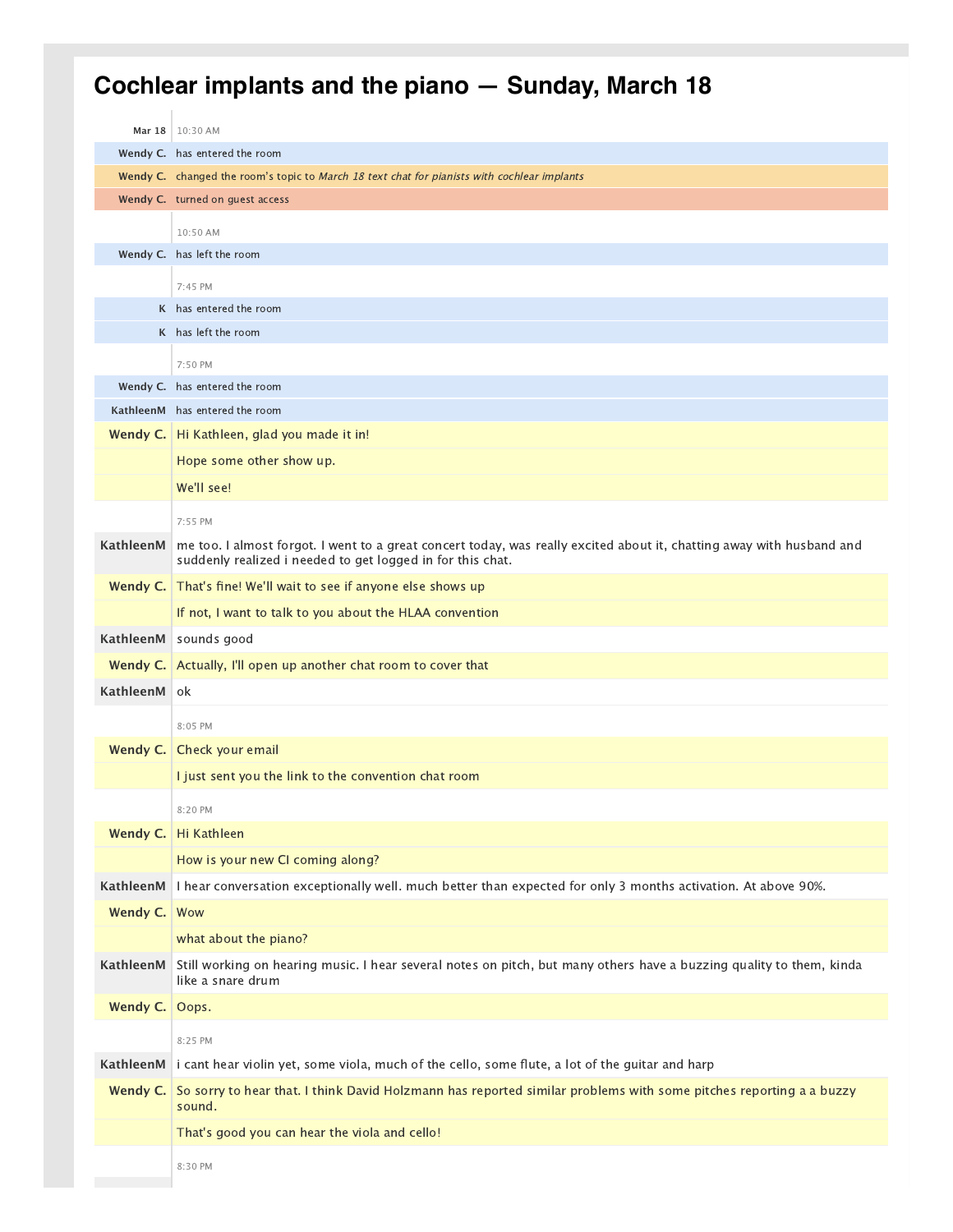|           | KathleenM I'm hoping that with more time, I'll get better quality sound. I'm still new to listening with a CI. I have another mapping<br>in April. Today at the concert, I listened for part of it with my implant and then took it off for part, just listened with my<br>other ear with hearing aid, especially during the string quartet |
|-----------|---------------------------------------------------------------------------------------------------------------------------------------------------------------------------------------------------------------------------------------------------------------------------------------------------------------------------------------------|
| Wendy C.  | Ok!                                                                                                                                                                                                                                                                                                                                         |
|           | Launa F. has entered the room                                                                                                                                                                                                                                                                                                               |
| Wendy C.  | Hi Launa                                                                                                                                                                                                                                                                                                                                    |
|           | Glad you made it here                                                                                                                                                                                                                                                                                                                       |
|           | I was beginning to wonder who else would shop up                                                                                                                                                                                                                                                                                            |
| Launa F.  | Hi                                                                                                                                                                                                                                                                                                                                          |
|           | Sorry I am late                                                                                                                                                                                                                                                                                                                             |
| KathleenM | Hi Launa                                                                                                                                                                                                                                                                                                                                    |
| Wendy C.  | Kathleen, Launa grew up playing piano before she lost her hearing. Launa, are you think about getting an implant or                                                                                                                                                                                                                         |
|           | not?                                                                                                                                                                                                                                                                                                                                        |
|           | Just curious                                                                                                                                                                                                                                                                                                                                |
|           | 8:35 PM                                                                                                                                                                                                                                                                                                                                     |
| Launa F.  | I'm looking                                                                                                                                                                                                                                                                                                                                 |
| KathleenM | Can you still hear to play?                                                                                                                                                                                                                                                                                                                 |
| Wendy C.  | Well, you've come to the right place                                                                                                                                                                                                                                                                                                        |
|           | <b>Both Kathleen and I have CIs</b>                                                                                                                                                                                                                                                                                                         |
|           | we can probably answer any questions you have                                                                                                                                                                                                                                                                                               |
|           | And Launa, mark your calendar for October 5-7.                                                                                                                                                                                                                                                                                              |
| Launa F.  | I'm looking into it. Having trouble typing into this.                                                                                                                                                                                                                                                                                       |
| Wendy C.  | That's the next AAMHL meet up                                                                                                                                                                                                                                                                                                               |
|           | Launa, this interface works best if you use a laptop                                                                                                                                                                                                                                                                                        |
| Launa F.  | I will Makr my calendar :)                                                                                                                                                                                                                                                                                                                  |
|           | Wendy C. it's not very good on iphone and Ipad.                                                                                                                                                                                                                                                                                             |
| Launa F.  | *mark                                                                                                                                                                                                                                                                                                                                       |
|           | I will try to switch to computer                                                                                                                                                                                                                                                                                                            |
| Wendy C.  | I often tell folks who are thinking about getting a CI, you will know when you are ready for one.                                                                                                                                                                                                                                           |
|           | Kathleen, which version of the Med-EL implant do you have?                                                                                                                                                                                                                                                                                  |
|           | The EAS one?                                                                                                                                                                                                                                                                                                                                |
| Launa     | has entered the room                                                                                                                                                                                                                                                                                                                        |
| KathleenM | I have the EAS                                                                                                                                                                                                                                                                                                                              |
| Launa     | Hi, I switched to my computer                                                                                                                                                                                                                                                                                                               |
|           | 8:40 PM                                                                                                                                                                                                                                                                                                                                     |
| Wendy C.  | Great, Launa. I think I'm going to have to say something about using a laptop for this interface for future text chats                                                                                                                                                                                                                      |
| KathleenM | I can hear up to a little above 1 octave above middle C with the acoustic part of the CI, then the rest is electronic                                                                                                                                                                                                                       |
|           | Launa   I am researching CIs. I am totally deaf now, so EAS wouldn't work for me. Kathleen, what instrument do you play?                                                                                                                                                                                                                    |
| Wendy C.  | Kathleen plays piano                                                                                                                                                                                                                                                                                                                        |
|           | Kathleen recently got the EAS system from Med-El                                                                                                                                                                                                                                                                                            |
| KathleenM | I'm still in the learning phase                                                                                                                                                                                                                                                                                                             |
| Launa     | With the CI, can you accurately discern the pitch above the middle C?                                                                                                                                                                                                                                                                       |
| Wendy C.  | So with the acoustic part of the CI, Kathleen the pitches accurate, but with the electronic / portion, the pitch is not as<br>clear?                                                                                                                                                                                                        |
|           | *the pitch is accurate                                                                                                                                                                                                                                                                                                                      |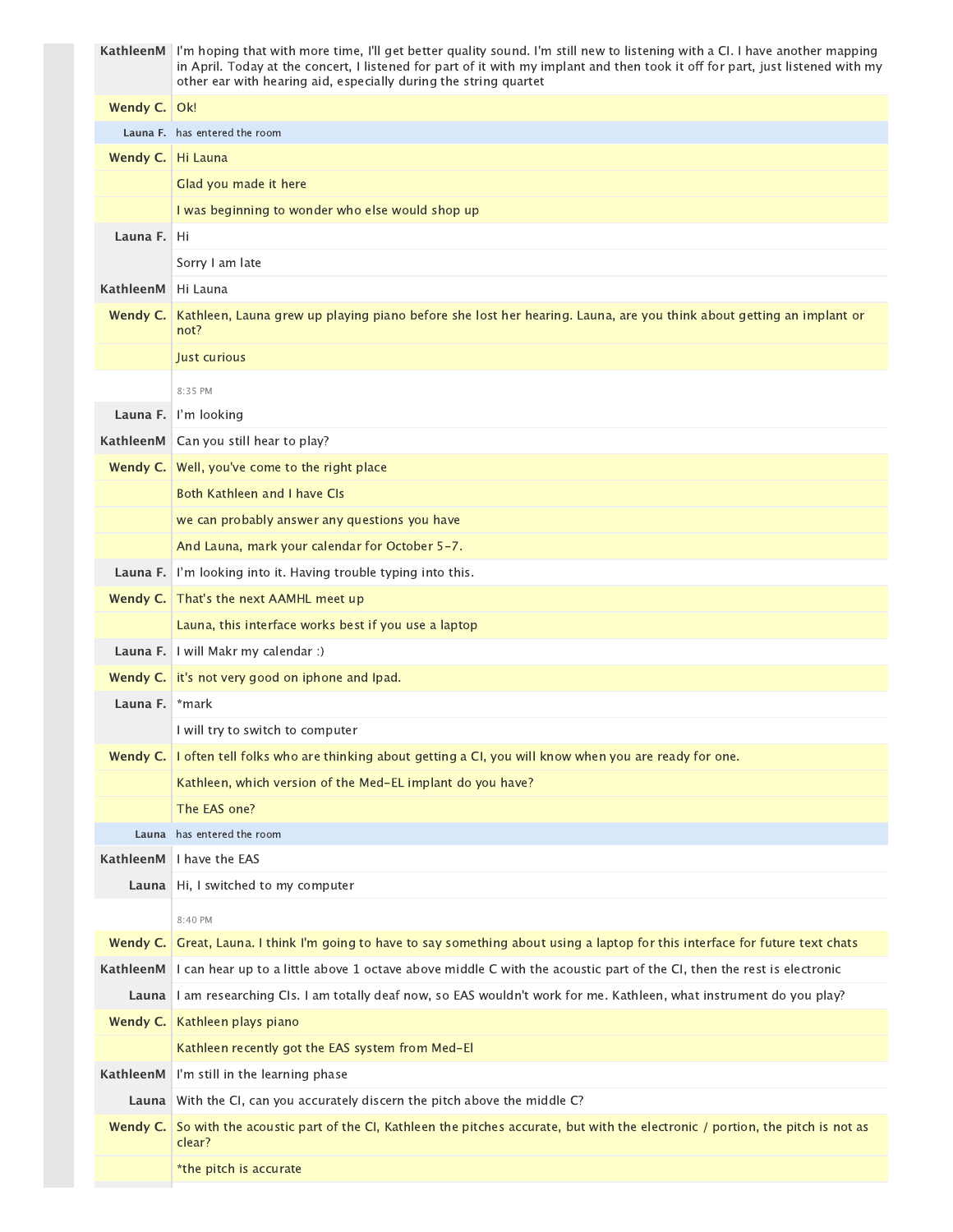|             | KathleenM some of them are on pitch.                                                                                                                                                                                                             |
|-------------|--------------------------------------------------------------------------------------------------------------------------------------------------------------------------------------------------------------------------------------------------|
|             | There are often several notes that sound the same                                                                                                                                                                                                |
| Wendy C.    | yes, I remember when I first go my CI, all pitches sounds identical.                                                                                                                                                                             |
|             | KathleenM I'm also just starting to get some correct timbre                                                                                                                                                                                      |
|             | Wendy C.   I don't think I touched my violin for six months.                                                                                                                                                                                     |
|             | <b>KathleenM</b> I play piano often, but am hearing it with my other ear as well                                                                                                                                                                 |
|             | <b>Wendy C.</b> I just played scales on the piano once a week just waiting for musical pitch to return                                                                                                                                           |
|             | so Kathleen, your other ear is normal?                                                                                                                                                                                                           |
| KathleenM   | no, severe hearing loss, but still functional with hearing aids. I'm losing hearing in that ear due to radiation for acoustic<br>neuroma                                                                                                         |
| Wendy C.    | oh, ok                                                                                                                                                                                                                                           |
|             | 8:45 PM                                                                                                                                                                                                                                          |
|             | Wendy C. Launa, with the current implants I have, pitch is almost 90% the way it was.                                                                                                                                                            |
|             | Launa I have been totally deaf now for many years, but I've been playing since I was 5 years old and I have an accurate<br>memory of pitch and "hear" the music in my head. So I'm afraid of getting a CI and not hearing what I expect to hear. |
|             | Wendy C. Your brain can fill in the memories                                                                                                                                                                                                     |
|             | Launa   Wow, Wendy, 90% is very good.                                                                                                                                                                                                            |
|             | KathleenM Thats good news, something to look forward to                                                                                                                                                                                          |
| Wendy C.    | I would say that I can look at a piece of music and sightsing the melody                                                                                                                                                                         |
|             | and then when I play it on piano, it's almost how I envision it to be                                                                                                                                                                            |
| Launa       | It's good that you can discern the timbre too                                                                                                                                                                                                    |
| KathleenM   | Launa, I was told that as adults, the way we accommodate to a CI is with our memories of the way things sound. So you                                                                                                                            |
|             | may be in very good shape for a CI                                                                                                                                                                                                               |
|             | Launa   That's great, Wendy                                                                                                                                                                                                                      |
|             | <b>Wendy C.</b> Yes Launa, I agree with Kathleen - you might be in good shape                                                                                                                                                                    |
|             | Launa   That's good to hear                                                                                                                                                                                                                      |
|             | <b>Wendy C.</b> You just have to give your brain time to adjust to bionic hearing                                                                                                                                                                |
|             | Kathleen has Med-EL EAS system and I have Advanced Bionics cochlear implants                                                                                                                                                                     |
|             | Launa I would love to hear music againIt's been a very long time though. I became totally deaf many years ago. Would that<br>make it more difficult for me to adjust to a CI?                                                                    |
| KathleenM   | and the ability to communicate is fantastic! I can hear speech in noise and hardly have to ask for repeats                                                                                                                                       |
| Launa       | That's great, Kathleen                                                                                                                                                                                                                           |
| KathleenM   | How many years Launa?                                                                                                                                                                                                                            |
|             | 8:50 PM                                                                                                                                                                                                                                          |
| Wendy C.    | No, I think because you have a good auditory memory for both speech and music, it should come back to you sooner<br>rather than later.                                                                                                           |
| Launa $20+$ |                                                                                                                                                                                                                                                  |
|             | Launa F. has left the room                                                                                                                                                                                                                       |
|             | Wendy C. Launa, I think if your auditory memory is as sharp as mine was, eventually, I think you'll be able to distinguish pitches                                                                                                               |
| KathleenM   | That is a long time. Ask your audi. Many say that the best time to implant is within 5 years. However, they have also<br>told me that people have been successful after 20 years deafness                                                        |
|             | <b>Wendy C.</b> What I can't predict is how long the adjustment period will be for you                                                                                                                                                           |
|             | Launa I never stopped playing music though. I stopped playing seriously when I became totally deaf, but music "plays" on in<br>my head constantly, consciously and unconsciouly. I can never shut it off                                         |
| Wendy C.    | My right ear did not hear sound for 35 years                                                                                                                                                                                                     |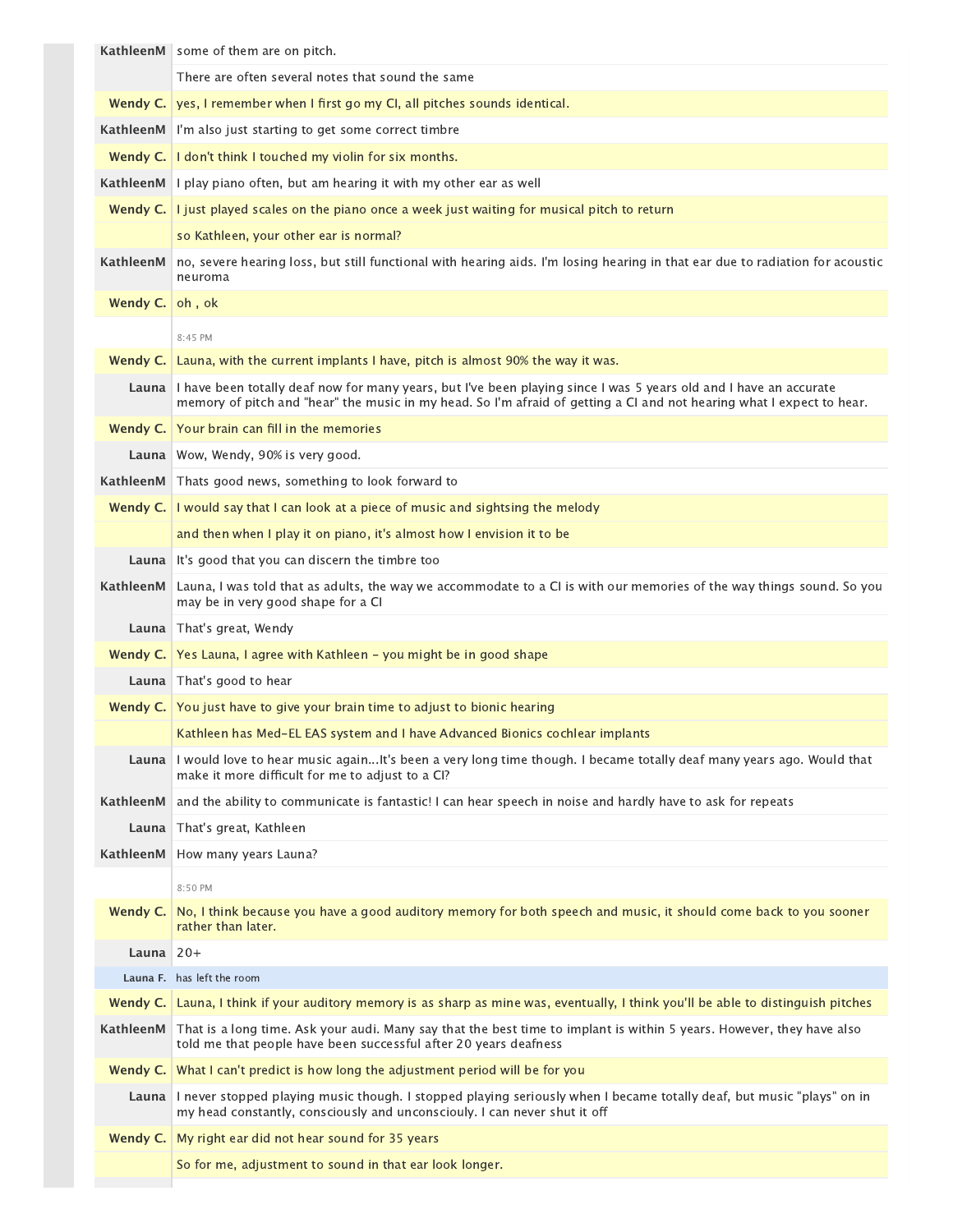|           | Launa It might be that it would take me a longer period of time to adjust and I would have to work at it.                                                                                                                                                                 |
|-----------|---------------------------------------------------------------------------------------------------------------------------------------------------------------------------------------------------------------------------------------------------------------------------|
| Wendy C.  | My left ear has heard sound because I had been using hearing aids in that ear all my life until the hearing suddently<br>disappeared in that ear.                                                                                                                         |
|           | So that left ear adjusted faster                                                                                                                                                                                                                                          |
|           | Yes, Launa, it might take you a bit longer to adjust                                                                                                                                                                                                                      |
| KathleenM | The brain shifts pathways when we can no longer hear. So those parts of the brain that used to deal with speech and<br>music get co-opted by other parts of the brain. it takes time after implantation to retrain the brain                                              |
| Wendy C.  | Launa, you live in Massachusetts?                                                                                                                                                                                                                                         |
| Launa     | Kathleen, you said your audi told you people have been successful after 20 years of deafnessare any of them<br>musicians?                                                                                                                                                 |
| KathleenM | i dont know. She didnt say                                                                                                                                                                                                                                                |
|           | Launa   Yes, I live in Massachusetts.                                                                                                                                                                                                                                     |
|           | <b>Wendy C.</b>   Kathleen is from Minneapolis (site of this year's HLAA convention). and I am from Maryland                                                                                                                                                              |
| KathleenM | I was raised in MD                                                                                                                                                                                                                                                        |
|           | 8:55 PM                                                                                                                                                                                                                                                                   |
| Wendy C.  | What part of MD, Kathleen, and how did you end up in the Twin Cities?                                                                                                                                                                                                     |
|           | Launa I wonder if musicians in general make better candidates for CIs because of our training and knowledge of music?                                                                                                                                                     |
| KathleenM | Silver Spring and Wheaton. Then moved to Ohio, Iowa, Costa Rica and then to Minnesota for my husband's job                                                                                                                                                                |
|           | <b>Wendy C.</b> Ahh. I work in Silver Spring now, Kathleen! And live in Gaithersburg                                                                                                                                                                                      |
|           | Launa, that really depends on the individual person                                                                                                                                                                                                                       |
| KathleenM | I've been told by the MedEl rep that musicians are able to hear music after implantation better than nonmusicians                                                                                                                                                         |
| Wendy C.  | Mostly because folks with musical training know how to listen for melodic contour                                                                                                                                                                                         |
|           | and rhythm                                                                                                                                                                                                                                                                |
|           | The first recording my husband had me listening to after activation in the right ear didn't sound right at first.                                                                                                                                                         |
|           | Timbre was like a garbage truck going by                                                                                                                                                                                                                                  |
| KathleenM | Launa, I've found the process of adapting to the CI to be challenging and rewarding. Again, I'm new to this                                                                                                                                                               |
| Wendy C.  | Pitch was non existent.                                                                                                                                                                                                                                                   |
|           | <b>BUT RHYTHM was there.</b>                                                                                                                                                                                                                                              |
| KathleenM | I agree with everything you just said                                                                                                                                                                                                                                     |
| Launa     | If I got a CI, I could train myself and "program" my brain using my own piano, right? That would be an advantage over<br>someone who isn't a musician, right?                                                                                                             |
| Wendy C.  | Rhythm helped me figure out that the piece I was looking to was the Overture to the Barber of Seville                                                                                                                                                                     |
|           | Yes, Launa, you can try that                                                                                                                                                                                                                                              |
| KathleenM | MedEl has a Spotify program for relearning to hear music                                                                                                                                                                                                                  |
|           | 9:00 PM                                                                                                                                                                                                                                                                   |
| Wendy C.  | *the piece I was listening too                                                                                                                                                                                                                                            |
|           | Yes, Johanna Patzold created that                                                                                                                                                                                                                                         |
|           | she is a researcher at Med-El who also has a cochlear implant herself                                                                                                                                                                                                     |
| KathleenM | Also, I can hear my piano better than any other instrument, Launa                                                                                                                                                                                                         |
| Wendy C.  | Launa, you can just do what I did.                                                                                                                                                                                                                                        |
|           | Play scales on the piano each day after activations and record your impressions.                                                                                                                                                                                          |
|           | It might be fun to note how your brain adjusts each day $\dots$ each month $\dots$ three month $\dots$                                                                                                                                                                    |
| KathleenM | Another person in the group also suggested that to me                                                                                                                                                                                                                     |
| Launa     | It is one thing to try to hear the music that comes from your own mind/hands, but to hear it on something like Spotify<br>with all the different instruments playing together must be challenging. Are you able to discern the different<br>instruments that are playing? |